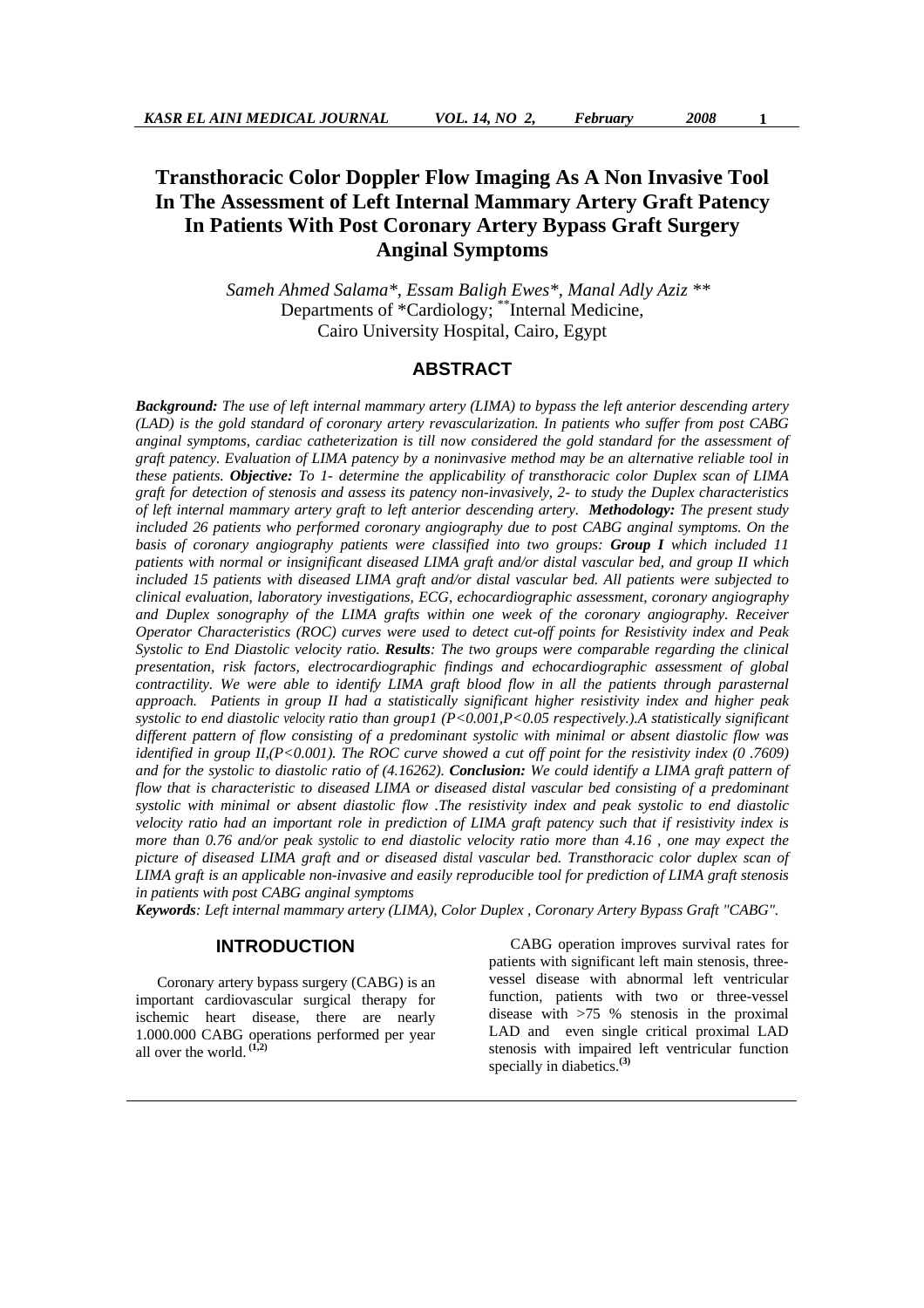#### **Grafts used in CABG operations are:**

• *Venous grafts:* Saphenous vein grafts.

• *Arterial grafts;* Left internal mammary artery (LIMA), right internal mammary artery (RIMA), radial artery and other rarely used arterial conduits including the right gastroepiploic artery, the inferior epigastric artery and the sub scapular and ulnar arteries.**(1)**

The use of LIMA to bypass the left anterior descending artery (LAD) is the gold standard of coronary artery revascularization. The better size match with the coronary artery, the single anastomosis and the biochemical and physical qualities of this conduit for the most important coronary artery in the human circulation, the LAD, are clear advantages over the saphenous vein graft.**(4)**

Coronary bypass surgery is highly effective in the relief of angina and results in improved quality of life. Approximately 80 percent of patients are free of angina at 5 years and 63 percent at 10 years, but by 15 years only about 15 percent are free of an ischemic event.**(2)**

An estimated 571,000 coronary vessel bypass operations were performed in the United States in 1999. Angina recurred within 1 year in 24% of these patients and within 6 years in more than 40%. A total of 25% of grafts are found to be occluded within 5 years after surgery. Symptoms recurred because of the progression of disease in the coronary arteries and de novo disease in the grafts used **(5)**

The significant predictors of post-operative angina are preoperative angina, use of vein grafts only, previous myocardial infarction, incomplete revascularization, female gender, smoking and younger age. The presence of angina in the first postoperative year was associated with more frequent myocardial infarction.**(5)**

The evaluation of chest pain in patients with recurrent anginal symptoms after coronary artery bypass surgery may represent a problem because symptoms are often atypical and the result of provocative tests may be dubious or non diagnostic.**(6)**

Atherosclerosis may involve the IMA, but is rare, and the late development of atherosclerotic lesions in an IMA graft that is known to be patent is extremely rare**(3)**. Patency rates of LIMA to LAD artery grafts are more than 90% even 10 to 20 years after the operation**(7)**

Although angiography has until now been considered as the "golden standard" for the assessment of bypass grafts patency, the diffuseness of the atherosclerotic process - which in many patients decreases the luminal diameter of the entire vessel - may lead to an underestimation of the severity of a more focal lesion. More over, the calcified, tortuous, and diffusely diseased coronary arteries and degenerated bypass grafts hinders precise delineation of the lesions. There is a group of patients at increased risk for complications after coronary angiography such as: those above 70 years, congestive heart failure and renal failure. Accordingly, other imaging tools for evaluation of graft patency would be useful. Assessment of LIMA graft patency currently requires an invasive investigation "conventional angiography". A non invasive method of assessment would be useful in patients with recurrence of anginal symptoms after coronary artery bypass graft surgery'**(4)**

Duplex sonography of IMA grafts has increasingly gained importance over the last few years as a non-invasive method for postoperative assessment of function because this vessel is increasingly used for revascularization  $of I AD$ .

All LIMA grafts to LAD can be identified using the color Doppler (with a sensitivity of 100 % and specificity of 85 %), as it is possible to localize the origin of the LIMA (close to the chest wall), then to measure the flow (which changes after the anastomosis from triphasic pattern to. forward flow during systole and diastole). Velocity measurements are calculated and interpreted allowing identification of normally functioning grafts or those with different degrees of stenoses**(4)**

#### **Aim of the work:**

*The aim of this study is* 

- 1. To assess the patency of the left internal mammary artery graft non-invasively by transcutaneous duplex ultrasound.
- 2. To study the Duplex characteristics of left internal mammary artery graft to left anterior descending artery.

# **MATERIAL & METHODS**

The current prospective study includes 26 patients who had performed left internal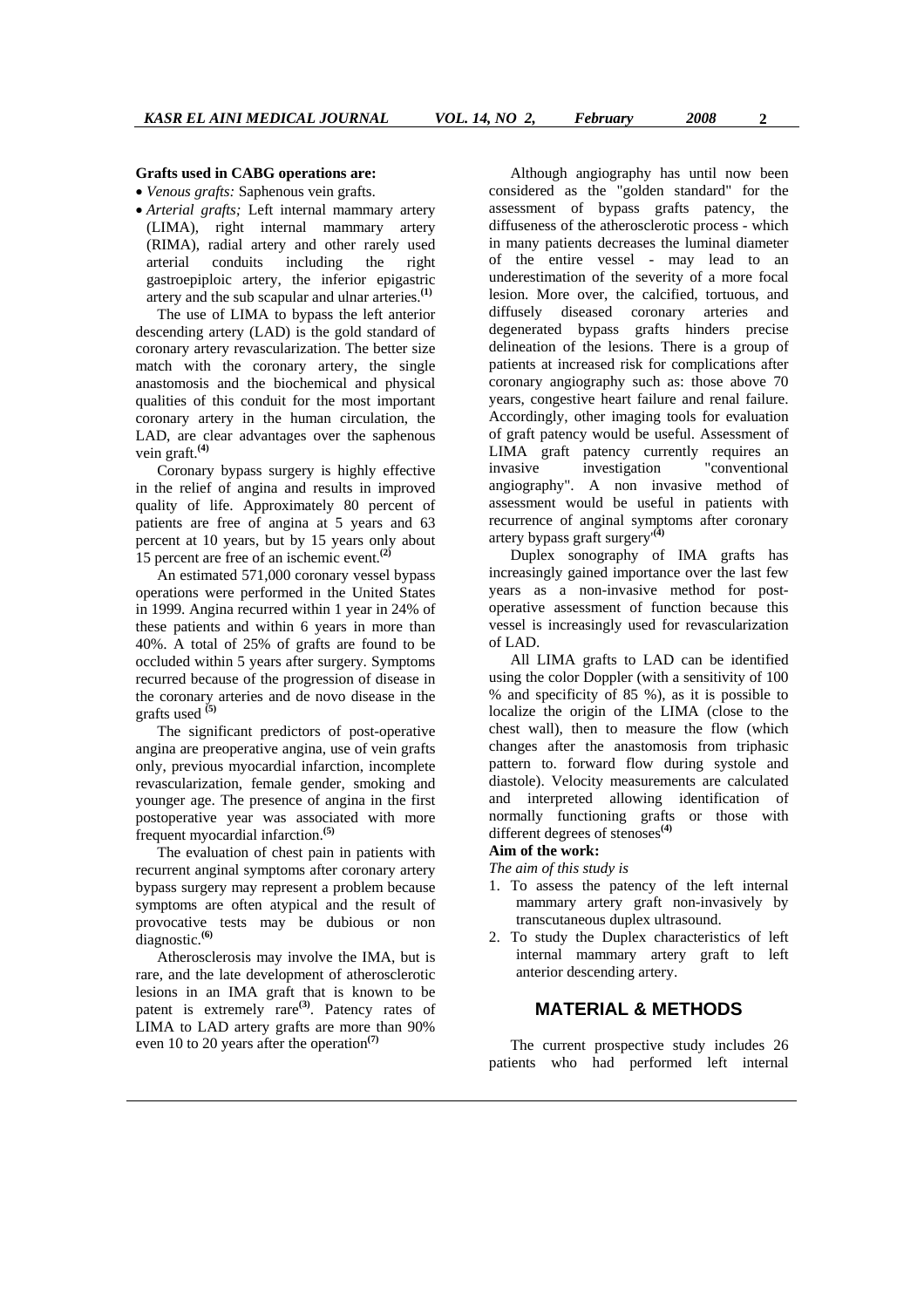mammary artery grafting to the left anterior descending artery and then underwent coronary angiography because of recurrence of anginal symptoms, Patients were classified into two groups according to their angiographic findings:

- **Group I: 11** patients with normal or insignificant diseased LIMA graft and /or distal vascular bed.
- **Group II: 15** patients with diseased LIMA graft and/or distal vascular bed.

*Group II was then sub-classified into:* 

- **II-a:** Comprising **7** diseased LIMA graft patients
- **II-b:** Comprising **8** diseased distal vascular bed patients

**Exclusion criteria** included patients at increased risk for complications related to coronary angiography (e.g: old "age  $>$  70 yrs", congestive heart failure NYHA functional class III or IV, renal failure), technically difficult window for duplex examination (e.g morbid obesity, chronic obstructive pulmonary disease ...etc) and inadequate visualization or the LIMA by angiography (e.g difficult procedure, aberrant origin of the graft ...etc).

**Each patient was subjected to the following:**

- **1. Detailed history taking and physical examination** emphasizing cardiovascular risk factors (smoking, hypertension, diabetes mellitus, hyperlipidaemia, family history of ischemic heart disease), *indications* for post-CABG coronary angiography (stable or unstable angina, myocardial infarction, positive stress test….etc) and CABG data including date, type and numbers of grafts
- **2. Twelve leads surface electrocardiogram**.
- **3. Echocardiographic assessment.**
- **4. Coronary angiography:** Catheterization of the LIMA was performed using a specially designed LIMA catheter, lesions >70% stenosis by QCA analysis were considered haemodynamically significant. All patients signed a written consent for their approval to perform the coronary angiography and share in the study.
- **5. Duplex sonography of the LIMA grafts** within one week of coronary angiography

using Hewlett-Packard Philips 5000, equipped with 5 and 7 MHZ phased pulsed array and linear transducers. Peak systolic velocity, end diastolic velocity, peak systolic to end diastolic ratio and resistivity index were measured

#### *Statistical Analysis*

Data were collected, tabulated and fed to a commercially available computer system Statistical Package for the Social Sciences (SPSS version 11.01 for Windows). The two groups were compared using the chi-square test for categorical variables and independent samples ttest for continuous variables with equal variance. Receiver Operator Characteristics (ROC) curves were used to detect cut-off points for Resistivity index and Peak Systolic to End Diastolic velocity ratio. Data was expressed as percent for discrete variables and as mean value  $\pm$ SD for continuous variables. Statistical significance was accepted for all p values  $< 0.05$ .

## **RESULTS**

Twenty six patients (mean age:  $57\pm9$  years) undergoing coronary angiography because of recurrent anginal symptoms were prospectively included into this study. All patients had coronary artery bypass graft surgery using left internal mammary artery graft to the left anterior descending artery .They were classified into two groups according to their angiographic findings:

- **Group** I: included 11 patients with an angiographically normal LIMA graft and normal distal vascular bed (LAD distal to the site of anastomosis).
- **Group** II: included 15 patients with an angiographically diseased LIMA graft and *l or*  distal vascular bed.

Baseline characteristics of all patients are given in table 1. The two groups didn't show any statistically significant difference regarding the clinical presentation, risk factors, electrocardiographic findings and echocardiographic assessment of global contractility (table 2)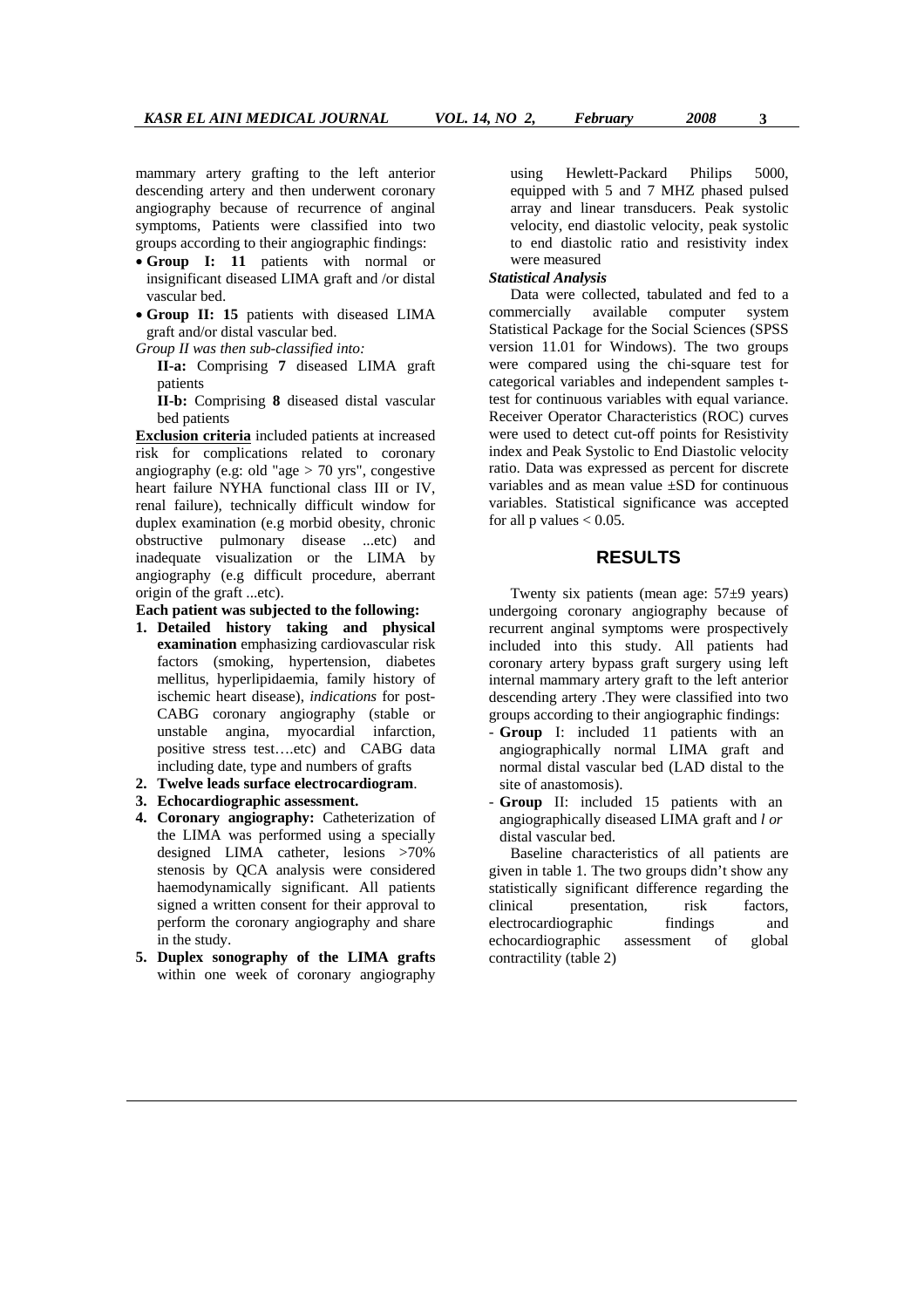|                          | Group $I(n=11)$ | Group II $(n=15)$ | P value   |  |
|--------------------------|-----------------|-------------------|-----------|--|
| Age (mean, yrs)          | $55.5 \pm 4.95$ | $56.93 \pm 7.1$   | NS        |  |
| Male gender              | 8 pts (72.73%)  | 13 pts (86.67%)   | NS        |  |
| <b>Smoking</b>           | 7 pts (63.64%)  | 9 pts $(60%)$     | <b>NS</b> |  |
| <b>Hypertension</b>      | 6 pts (54.55%)  | 10 pts $(66.67%)$ | NS        |  |
| <b>Diabetes mellitus</b> | 6 pts (54.55%)  | 9 pts $(60%)$     | <b>NS</b> |  |
| <b>Dyslipidemia</b>      | 5 pts (45.45%)  | 9 pts $(60%)$     | <b>NS</b> |  |
| <b>Family history</b>    | 4 pts (36.36%)  | 7pts (46.67)      | NS        |  |

**Table (1): Baseline Characteristics of both groups** 

**Table (2): Clinical presentation, electrocardiographic and echocardiographic findings in both Gps** 

| Mode of presentation                                 | Group $I(n=11)$      | Group II $(n=15)$ | P value   |
|------------------------------------------------------|----------------------|-------------------|-----------|
| Stable angina                                        | 6 pts (54.55%)       | 8 pts (53.33%)    | <b>NS</b> |
| <b>ACS</b>                                           | 5 pts (45.45%)       | 7 pts (46.67%)    | <b>NS</b> |
| <b>ECG</b>                                           |                      |                   |           |
| Ant. ST changes                                      | 5 pts (45.45%)       | 6 pts $(40%)$     | <b>NS</b> |
| Ant.O wave                                           | 6 pts (54.55%)       | 9 pts $(60%)$     | <b>NS</b> |
| Echocardiographic left ventricular systolic function |                      |                   |           |
| *Normal                                              | 3 pts (27.27%)       | $3$ pts $(20%)$   | <b>NS</b> |
| **Mild impairment                                    | 2 pts (18.18%)       | 4 pts $(26.66%)$  | <b>NS</b> |
| ***Moderate impairment.                              | 5 pts (45.45%)       | 7 pts (46.6%)     | <b>NS</b> |
| ****Severe impairment.                               | 1 pt $(9.09\%)$      | 1 pt $(6.6\%)$    | <b>NS</b> |
| $*EF > 60\%$ $*EF = > 45.60\%$                       | *** $EF = 30 - 45\%$ | **** $EF < 30\%$  |           |

We were able to identify two patterns of LIMA Doppler flow through the parasternal approach. Table 3 and Fig 1 demonstrated the LIMA graft blood flow in all patients through parasternal approach and showed that there was a significant difference in Doppler flow pattern between the two groups (p<.0.001). All patients in group I had systolic and high diastolic flow while all patients in group II had systolic flow with minimal or absent diastolic flow.

#### **Table (3): Doppler flow pattern in both groups**

|                                        | Group $I(n=11)$ | Group II $(n=15)$ | P value   |
|----------------------------------------|-----------------|-------------------|-----------|
| Systolic & high diastolic              | 100%            | 0%                | $0.000\,$ |
| Systolic & minimal or absent diastolic | 0%              | 100%              | $0.000\,$ |



 **Group II**: systolic and minimal diastolic flow **Fig (1): Doppler flow pattern in both groups**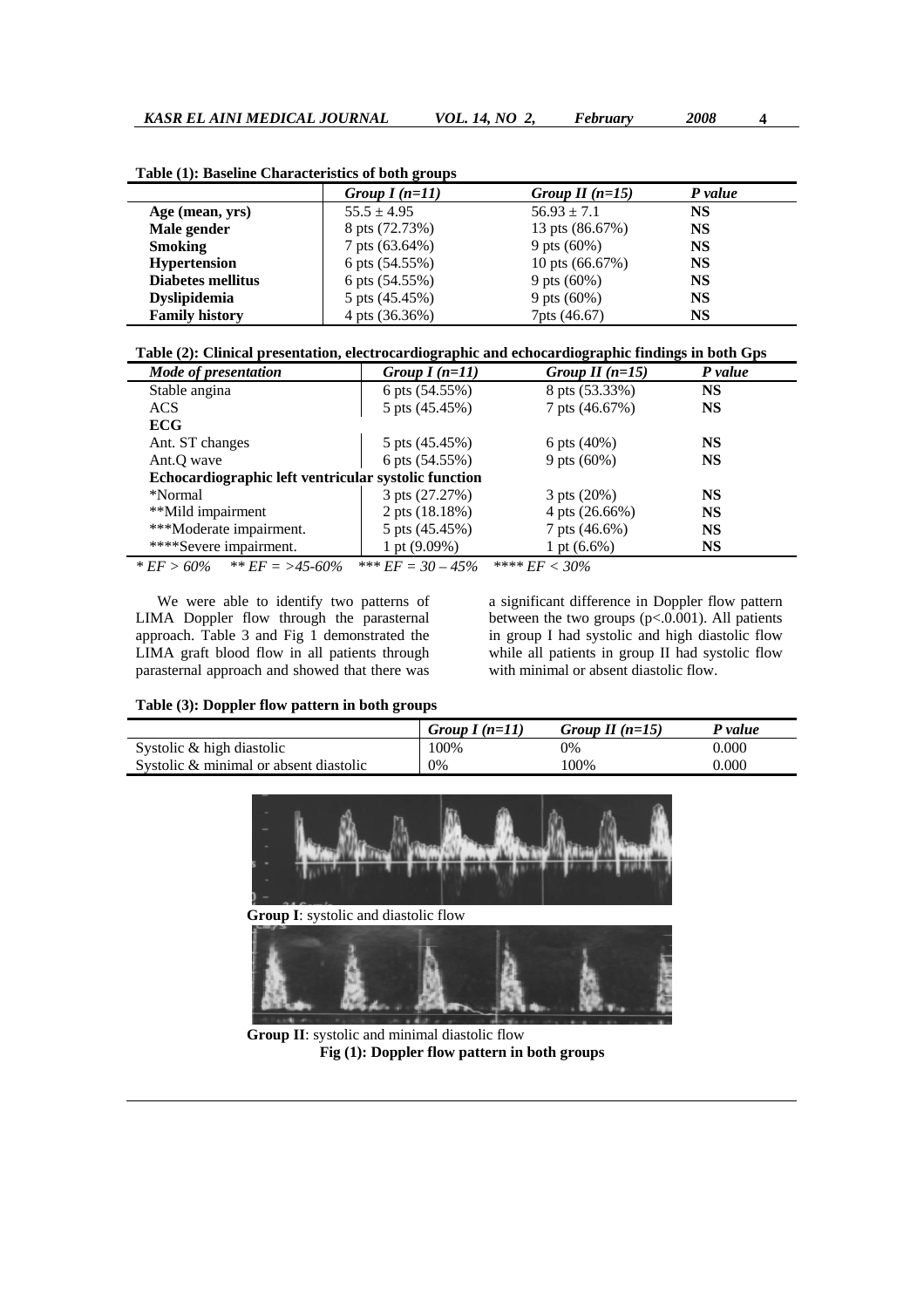There was no statistically significant difference in peak systolic velocity between both groups. Patients in group I had a statistically significant increase in mean end diastolic velocity when compared to group II

(p=0.001). Patients in group II had a statistically significant increase in the resistivity index and mean peak systolic to end diastolic velocity than group1 ( $p<0.001$ ,  $p<0.05$  respectively), as shown in table 4, Fig 2,3,4.

**Table (4): Peak systolic (PSV) and end diastolic (EDV) velocities, resistivity index (RI) and peak systolic to end diastolic ratio (S/D) calculated in both groups** 

|                                      | <b>Group I</b>    | <b>Group II</b>   | P value |
|--------------------------------------|-------------------|-------------------|---------|
| Peak systolic velocity (cm/sec)      | $49.97 \pm 22.53$ | $44.47 \pm 28.18$ | NS      |
| End diastolic velocity (cm/sec)      | $14.5 + 4.87$     | $6.33 + 5.35$     | 0.001   |
| <b>Resistivity index</b>             | $0.69 \pm 0.07$   | $0.88 + 0.09$     | 0.000   |
| Peak systolic to end diastolic ratio | $3.39 + 0.75$     | $5.76 \pm 3.31$   | 0.029   |



*Fig. 2: End Diastolic Velocity in both groups* 



*Fig. 3: Resistivity Index in both groups*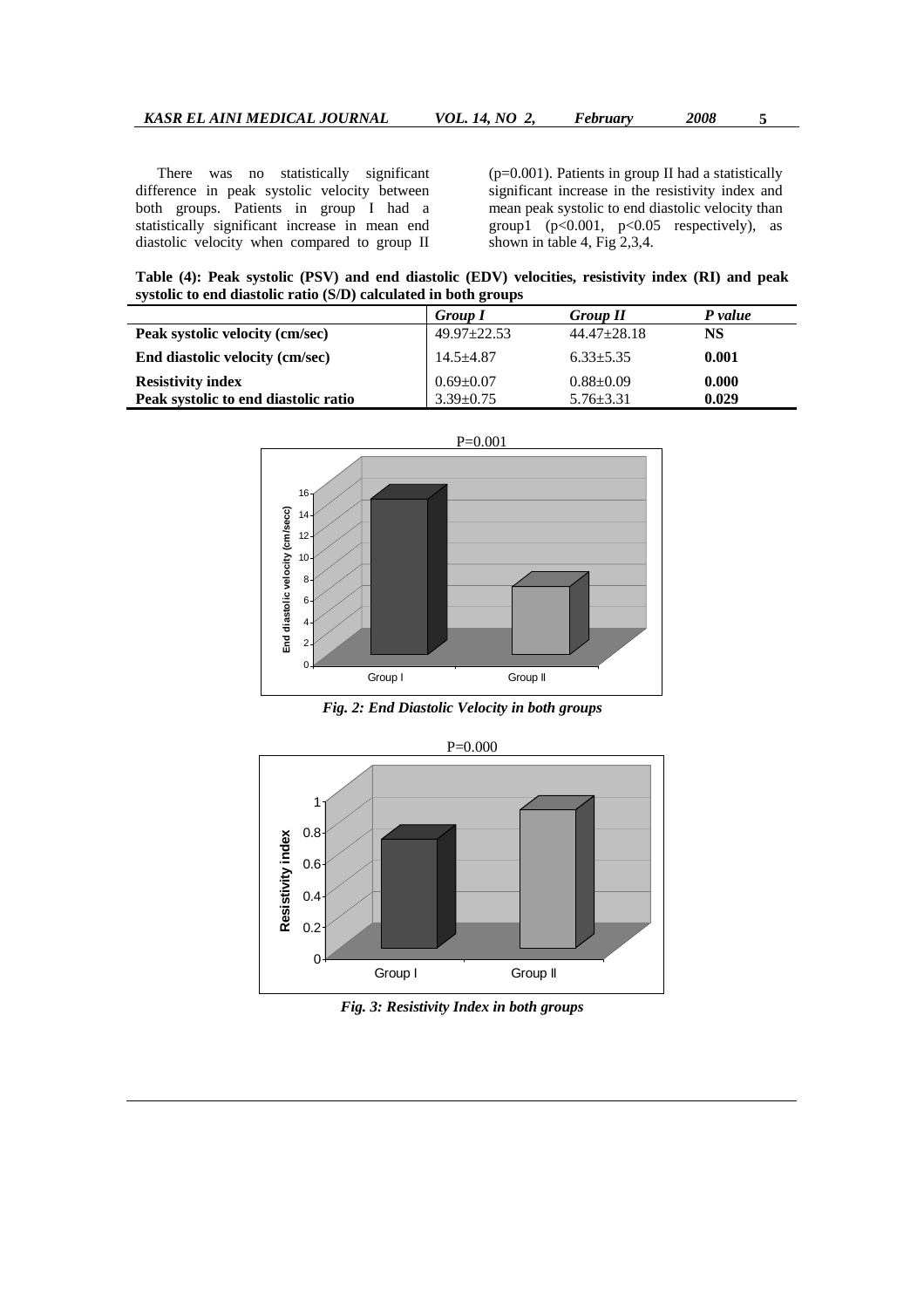

*Fig. 4: Peak systolic to end diastolic velocity ratio (S/D) in both groups* 

Group II (patients with an angiographically diseased LIMA graft or distal vascular bed) was then sub-classified into: **II-a:** Diseased LIMA graft; which included **7** patients .and subgroup **II-b** which included the diseased distal vascular bed patients and included 8 patients. None of the study patients were found to have combined disease in LIMA and distal vascular bed.

We found that neither the pattern of flow nor the velocity indices were able to differentiate between significant diseases of LIMA graft versus significantly diseased distal vascular bed  $(p>0.05$  for all), table 5.

**Table (5): Peak systolic (PSV) and end diastolic (EDV) velocities, resistivity index (RI) and peak systolic to end diastolic ratio (S/D) calculated in subgroups a & b of group II** 

|                                      | Group II:a        | Group II:b        | P value |
|--------------------------------------|-------------------|-------------------|---------|
| Peak systolic velocity (cm/sec)      | $40.81 \pm 20.94$ | $51.23 \pm 35.08$ | NS      |
| End diastolic velocity (cm/sec)      | $6.69{\pm}4.95$   | $7.43 + 7.43$     | NS      |
| Resistivity index                    | $0.84 \pm 0.11$   | $0.87 \pm 0.09$   | NS      |
| Peak systolic to end diastolic ratio | $5.93 + 3.66$     | $5.51 + 3.33$     | NS      |

Receiver operator characteristics (ROC) plots were used to determine the optimum cut off point of resistivity index and peak systolic to end diastolic velocity for the prediction of LIMA graft patency (Fig. 5,6).

The ROC curve showed a cut off point of (0.76) for the resistivity index; above this value we can predict significant stenosis of LIMA graft or distal vascular bed. Lower values predict absence of significant stenosis of LIMA graft or distal vascular bed. Systolic to diastolic ratio showed a cut off point of (4.16). Above this value we can predict significant stenosis of LIMA graft or distal vascular bed. Lower values predict absence of significant stenosis of LIMA graft or distal vascular bed. If the resistivity index is more than 0.76 and the peak *systolic* to end diastolic velocity ratio is more than 4.16, one may predict the picture of diseased LIMA graft and or diseased *distal* vascular bed more confidently.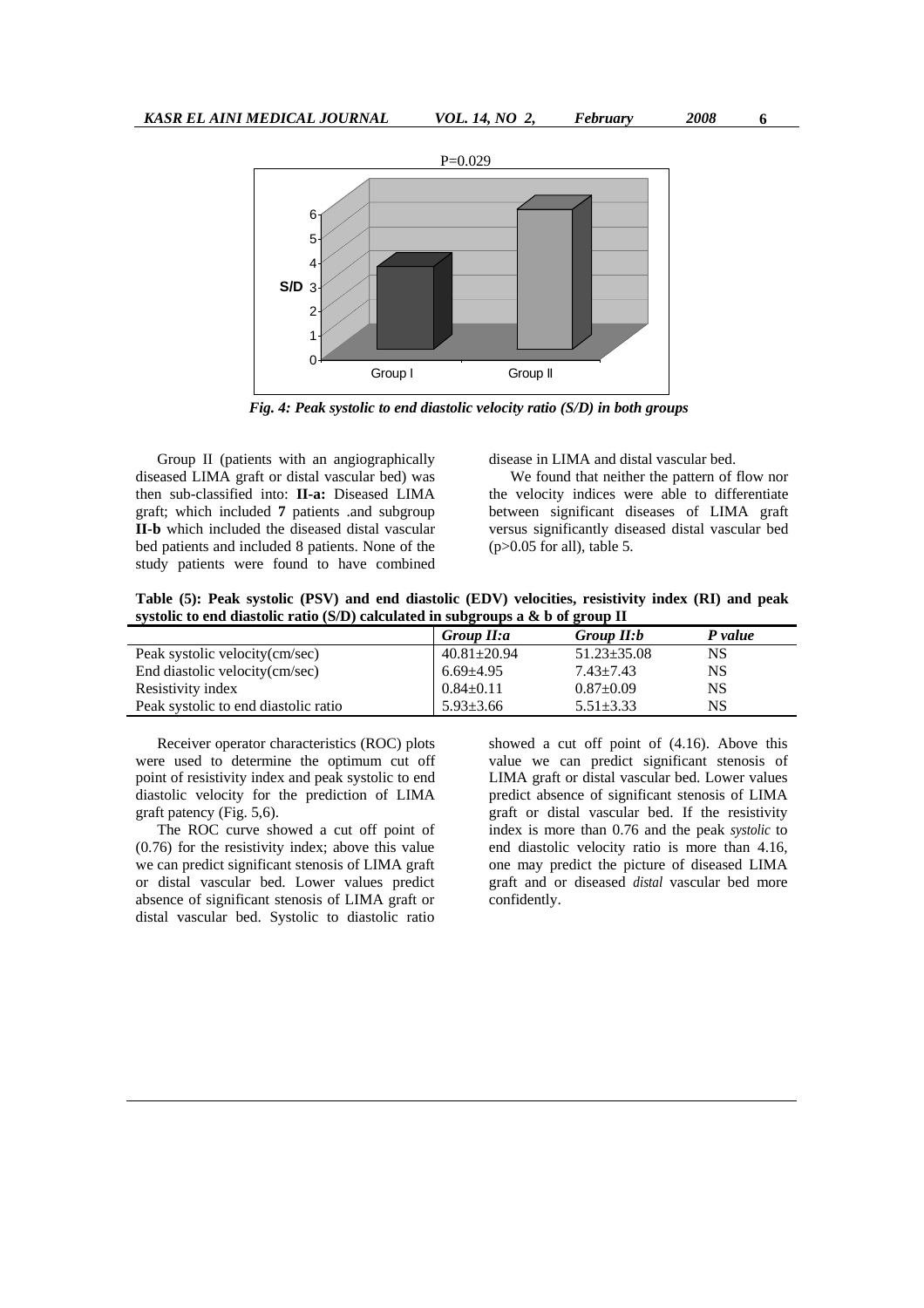

*Figure (5): Receiver operator characteristics (ROC) plot showing the optimum cut off level of RI in predicting LIMA graft patency. The shown cut off = 0.7609 cm/sec* 



*Figure (6): Receiver operator characteristics (ROC) plot showing the optimum cut off level of S/D ratio in predicting LIMA graft patency. The shown cut off = 4.16262* 

# **DISCUSSION**

The use of left internal mammary artery (LIMA) to the left anterior descending artery (LAD) is the gold standard of coronary artery revascularization. Duplex ultrasound is a noninvasive, rapid, and easily reproducible tool for assessment of LIMA graft patency. In this work, we aimed to assess the utility of Duplex scan to evaluate the patency of left internal mammary artery graft non-invasively and to study the pulsed Doppler characteristics of LIMA graft to left anterior descending artery.

We used the parasternal approach to identify and assess LIMA graft and get the flow pattern, as the supraclavicular approach was found to be difficult and time consuming.

We were able to identify a LIMA graft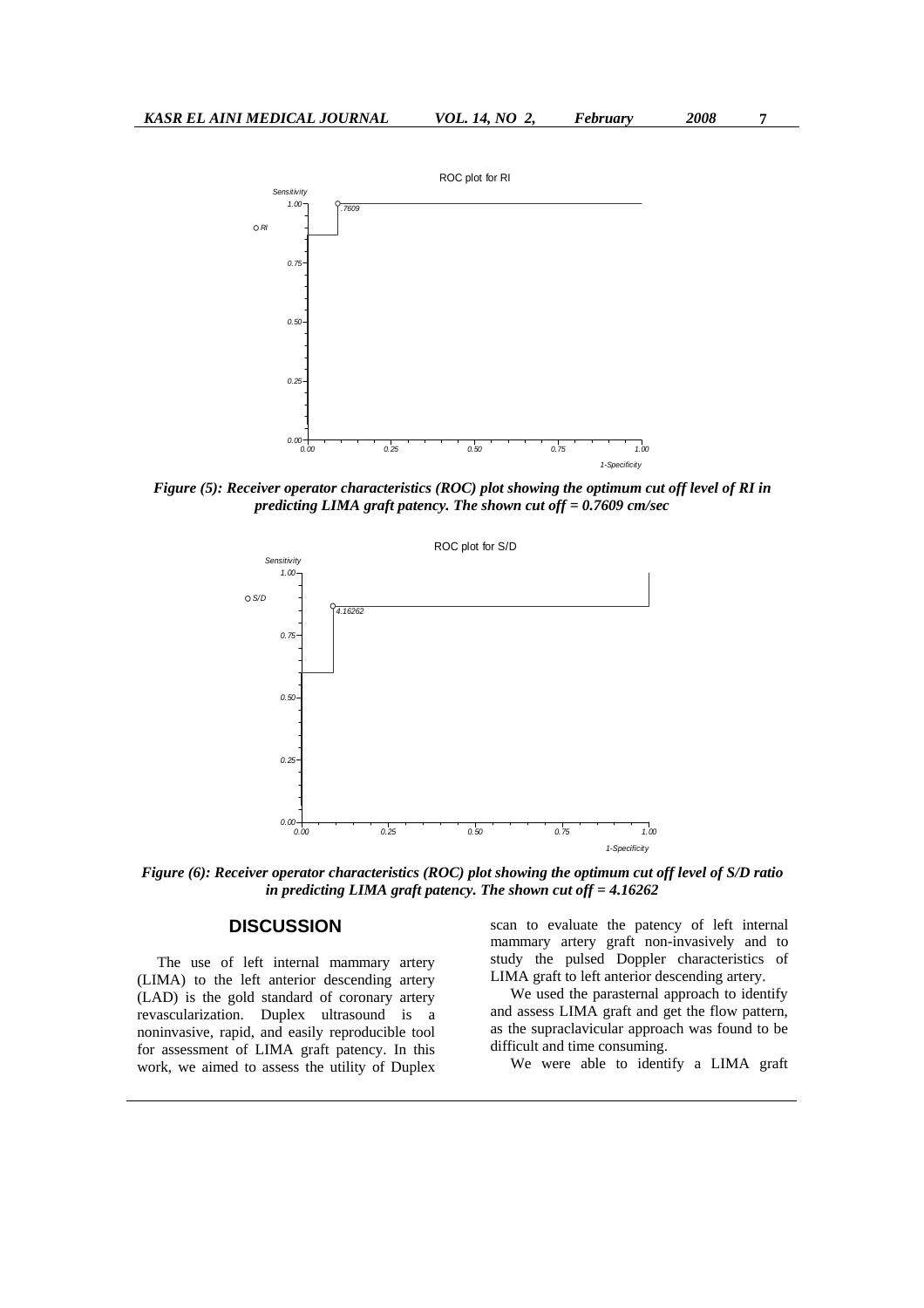pattern of flow that is characteristic to the normal LIMA graft and a normal distal vascular bed through the parasternal approach; this pattern consists of predominant systolic and high diastolic flow (group I). In patients with diseased LIMA or diseased distal vascular bed we could identify a different pattern of flow that consists of a predominant systolic with minimal or absent diastolic flow (group II).

In concordance with our results, James J. Crowley et al.**(4)** mentioned that in normal coronary arteries, most blood flow occurs during diastole because myocardial compression during systole increases distal vascular resistance. The blood flow patterns and velocities (detected through supraclavicular approach) in patients with normal LIMA grafts or moderate stenoses (<70%) were similar to those in the normal LAD patients (dominant flow during diastole or diastolic predominance), suggesting that LIMA grafts allow smooth flow into the recipient artery without the development of turbulence. Blood flow in ungrafted internal mammary arteries occurs mainly during systole similar to flow in peripheral arteries .An occluded LIMA graft acts as a blind-ended tube similar to an ungrafted LIMA, resulting in loss of the diastolic component of coronary flow

R. Driever et al.**(9)** also found that the flow profile of LIMA graft changes postoperatively after anastomosis of the LIMA with the LAD from a dominant systolic flow pattern to a mainly diastolically determined velocity profile (detected through supraclavicular approach).

Luigi De Simone, Pio Caso et al.**(10)** found that ,in all cases, the analyzed artery shows a biphasic pattern of blood flow corresponding to the systolic and diastolic waves. Mammary graft flow shows a gradual transition in its pattern from a predominant systolic velocity proximally (at the origin from the subclavian artery) to a predominant diastolic velocity distally.

We found that the resistivity index (which wasn't used in all available previous studies) and peak systolic to end diastolic velocity ratio had an important role in prediction of LIMA graft patency. They were significantly lower in group I (healthy vessels) than in group II (diseased vessels). Optimum cut-off values were determined (0.76 and 4. 16 respectively). If the resistivity index is more than 0.76 and/or peak systolic to end diastolic velocity ratio more than 4.16, one may expect the picture of diseased LIMA graft and or diseased distal vascular bed

End-diastolic velocity was significantly higher in group I (healthy vessels) than group II (diseased vessels) but an optimum cut off point would be of no significance because an end diastolic velocity as a single value may be affected by other factors like low cardiac output and hypotension, so it must be correlated to other value (e.g: systolic velocity) in order to be reliable in comparison between both groups.

This was also detected by R. Driever et al.**(11)**, who found that in patients with good revascularization results, a mean ratio of systolic to diastolic velocity of 1.38 was detected and in the case of bad revascularization results with stenosed or closed bypass vessels the ratio was 3.85. They concluded that proximal LIMA occlusion leads to a complete loss of Doppler signal, while in distal obstruction, the diastolic flow is reduced.

### **Conclusion:**

Transthoracic color duplex scan of LIMA graft is possible and applicable. It's a simple, rapid, cost effective, non-invasive and an easily reproducible tool for prediction of LIMA graft stenosis in patients who underwent coronary artery bypass graft operation and presenting with anginal pains. Patients who had well functioning LIMA graft and distal vascular bed with no significant stenoses had a distinctive pattern of Doppler flow; higher end diastolic velocity, lower resistivity index and lower peak systolic to end diastolic velocity ratio. Patients who had a diseased LIMA graft and/or distal vascular bed had a different pattern of Doppler flow; lower end diastolic velocity, higher resistivity index and higher peak systolic to end diastolic velocity ratio. The resistivity index and peak systolic to end diastolic velocity ratio have a reliable predictive value in the detection of diseased LIMA graft and/or distal vascular bed.

#### **REFERENCES**

- **1. Michael.H.Crowford, John PD, Marco:** Cardiology 2001; 2/21.1-2/21.10
- **2. Braunwald, Zipes, Lippy :** Heart Disease 2001; Vol 3: 1305-1314
- **3. Valentin Fuster, R. Wayne Alexander, Robert A. O`Rourke** *et al***:** Hurst`s the heart 2001; Vol 3:1512 – 1518.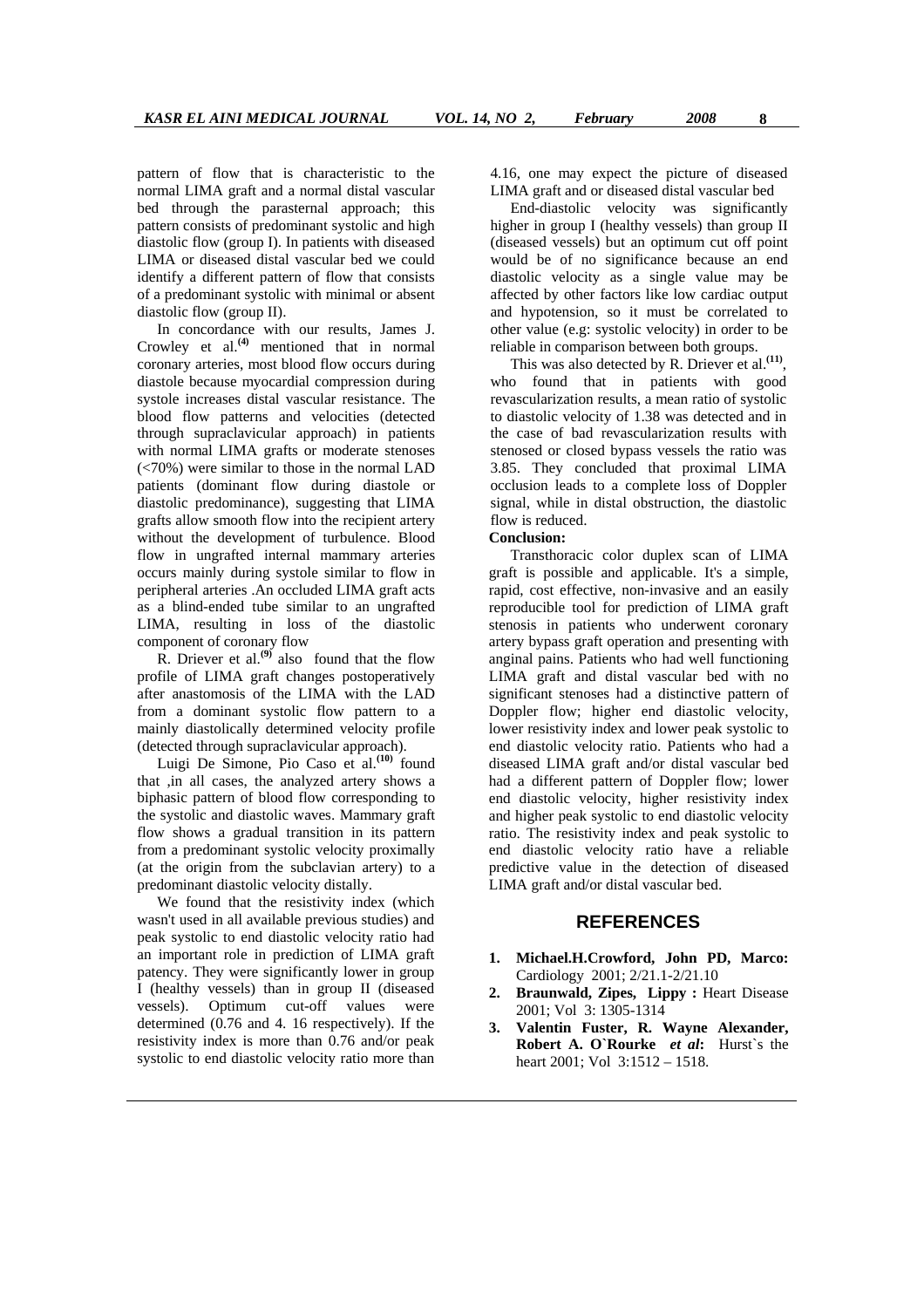- **4. James J. Crowley , Leonard M. Chapiro:** Non invasive Assessment of Left Internal Mammary Artery Graft Patency Using Transthoracic Echocardiography. AHA 1994; Vol 23: 14 -17.
- **5. Koen Nieman, Peter M Pattynama:**  Evaluation of patients after coronary artery bypass surgery. CT angiographic assessment of grafts and coronary arteries. From the Department of Radiology and Cardiology: AHA 2004; Vol 22: 1210- 1216.
- **6. R. Edgerton, Beating Heart** CABG**:** An Experienced Perspective the Society of Thoracic Surgeons. AHA 2005; Vol 26: 1620-1627.
- **7. Calafiore AM, Teodori G, Di Giammarco G, el al.:** Minimally invasive coronary artery surgery: The last operation. Thorac Cardiovasc Surg 1997; Vol 9: 305-314.
- **8. Seines OA, Goldsborough MA, Borowicz LM, et al:** Neurobehavioural sequelae of

cardiopulmonary bypass. Lancet 1999; Vol 353:1601-1609.

- **9. Ribakove GH, Miller JS, Anderson RV, et al:** Minimally invasive port- access coronary artery bypass grafting with early angiographic follow-up: Initial clinical experience. J Thorac Cardiovasc Surg 1998; Vol 115:110-117.
- **10. Luigl De Simone, Pio Caso** *et al.***:** Noninvasive Assessment of Left and Right Internal Mammary Artery Graft Patency using Transthoracic Colour Doppler Echocardiography. Journal of the American Society of Echocardiography 1999; Vol 12 : 10- 16.
- **11. R. Driever, S.Fuchs, E. Schmitz and H.O.Vetter.** Assessment of Left mammary artery Grafts (LIMA) to Left Anterior Descending Artery ( LAD ) After Off-pump Coronary Artery Bypass Grafting By Color Doppler Cardiovascular Surgery 2002; Vol  $10:49-55.$